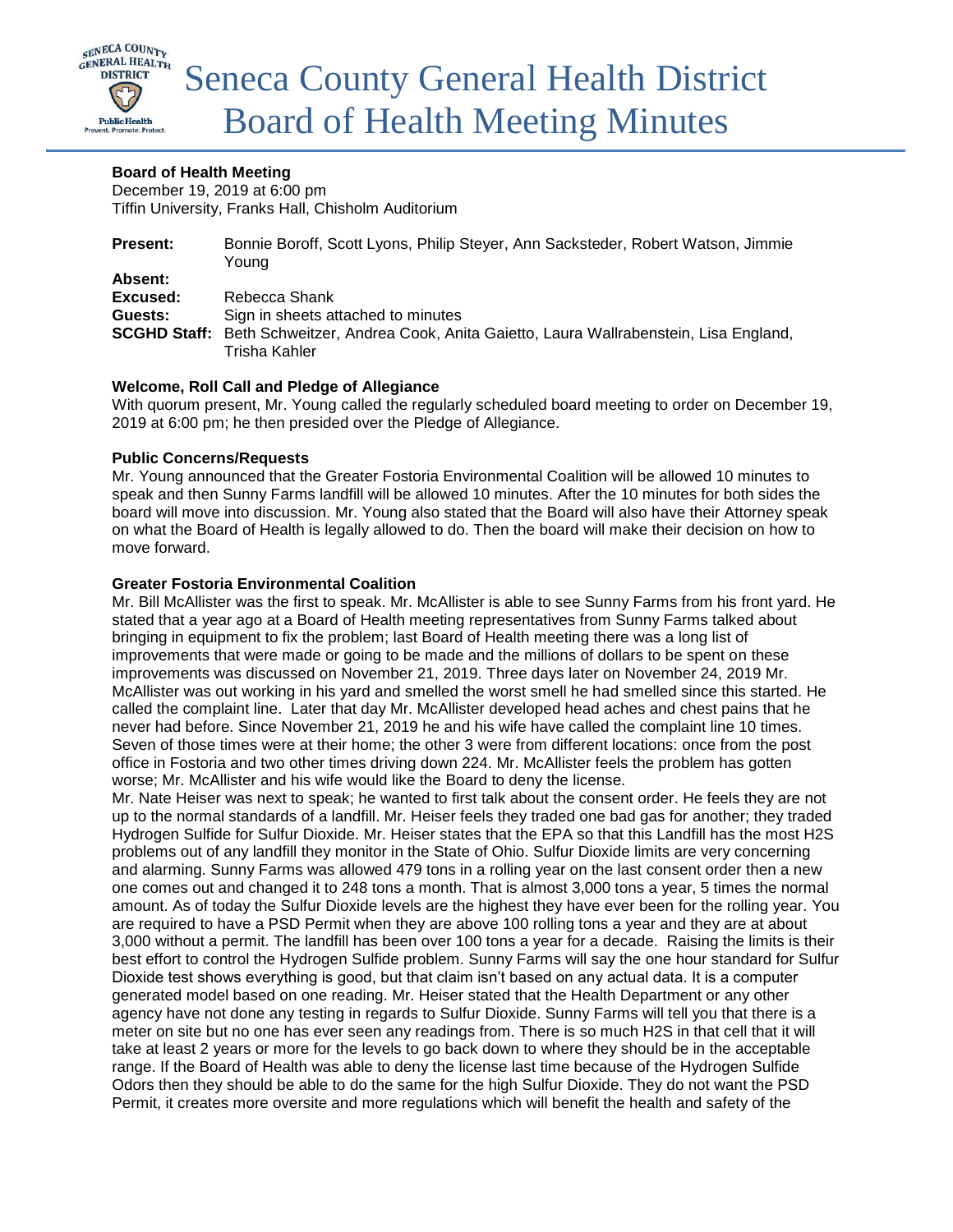residents. Sunny Farms says it is getting a like PSD Permit, not filling out a PSD Permit properly and the EPA is allowing it. Mr. Heiser feels Sunny Farms does not have the community's best interest in mind. They have been in violation of the Clean Air Act for years. The Landfill will tell you all the improvements that are being done, but Mr. Heiser would like the Board to keep in mind that they aren't doing this out of the kindness of their hearts, they waited until 200 people showed up and made a big deal. Then the state came and made them enter into this agreement. Everything was mandated by the EPA. Sunny Farms will run out of local capacity sometime in the next 10 years. The next local landfill in district is in Sandusky. The new flare that Sunny Farms is going to put in will put out two times the amount of Sulfur Dioxide that is currently being put out. They have been operating without a PSD Permit for years which is against federal law. Sunny Farms says that the levels for Hydrogen Sulfide were acceptable and there is nothing to be worried about, they are wrong. They are also wrong on the health effects from Sulfur Dioxide, the residents can be affected by Sulfur Dioxide it can pose a problem. Mr. Heiser feels that the Board of Health should issue an intent to deny the license until we have a full spectrum air quality test done. This has not been done to date. Mr. Heiser said the Greater Fostoria Environmental Coalition wants Sunny Farms Landfill to operate in a safe and healthy manner.

Mr. Thomas Domich spoke next to the Board of Health. Mr. Domich came to work for the landfill in 2008. At that time Mr. Domich stated he was given a lung function test to work there. When he asked why they said it was to make sure he was strong enough to work in that type of environment. Mr. Domich said since the day that he left the landfill he has had health problems. In 2010 before he left the landfill he was in the hospital which they thought he had cancer. He was told he has 5 years left to live. Mr. Domich feels his health issues come from working for the landfill.

### **Sunny Farms Landfill**

Mr. Brian Ezyk spoke for Sunny Farms Landfill. Mr. Ezyk stated that when it comes to environmental protection, Sulfur Dioxide, business licenses, and people's jobs we must look to facts to make decisions in these complex issues. There have been many significant improvements made at Sunny Farms in the last year. Number one was implementing on open door policy, opening Sunny Farms up to the community, to enhance community outreach and get community feedback on operations at Sunny Farms. They also installed an odor control blanket, final cover to enhance soil cover, installation of grass seed and a fence to help control litter. They have made improvements to the rail unloading building and installed a scale to weigh all incoming rail loads. The most important is the expanded gas collection system which helps greatly reduce the odors. There will be odors from time to time with any active landfill. It is certainly much different than it was last year. When the Hydrogen Sulfide gas is burned it creates Sulfur Dioxide, this is a very important issue. Sulfur Dioxide is a regulated chemical compound produced when fossil fuels are burned. Current Sulfur Dioxide emissions exceed the previous set limits those limits; where not based on a health based standard. To resolve the Sulfur Dioxide emissions Ohio EPA and Sunny Farms developed a consent order and a compliance plan to bring the Sulfur Dioxide emissions levels under the best achievable levels set by state and federal agencies. This goes above and beyond health based standards for Sulfur Dioxide. This compliance plan includes the construction of a multimillion dollar Hydrogen Sulfide treatment system to remove the vast majority of the Hydrogen Sulfide before it can be burned in the flare and before it can produce Sulfur Dioxide. The rolling Sulfur Dioxide emissions are going to continue to go up. The November level was 229 tons, those levels are not based on a health based standard. The consent order establishes interim limits based on actual site conditions and actual weather data on the emissions at the site that are present. There is a Sulfur Dioxide monitor north of the facility and the Ohio EPA is also siting another meter west of the facility. The results of these meters should be posted on the EPA's website. The emissions meet the nation Ambient Air Quality Standards, which the US EPA implemented to protect human health and the environment. The current emission levels meet health based standards however federal air regulations require not just the minimum but the best available treatment levels that technology today can provide. The future permit will require even great levels of emission control that will be detailed in a comprehensive air permit. Whether it is a PSD permit or not it will be a comprehensive permit. Sunny Farms will have 550 days to construct the treatment facility once the Federal EPA approves the permit. The air permit will further restrict the emission to levels; achievable with technology available today. On the WTOL news story with the Doctor he clearly says he doesn't know the levels at the facility, he is talking about the potential health effects of Sulfur Dioxide. There is a group interested in restricting operations at Sunny Farms, but this group has never visited Sunny Farms. The majority of the Board of Health members, the consultants and the Health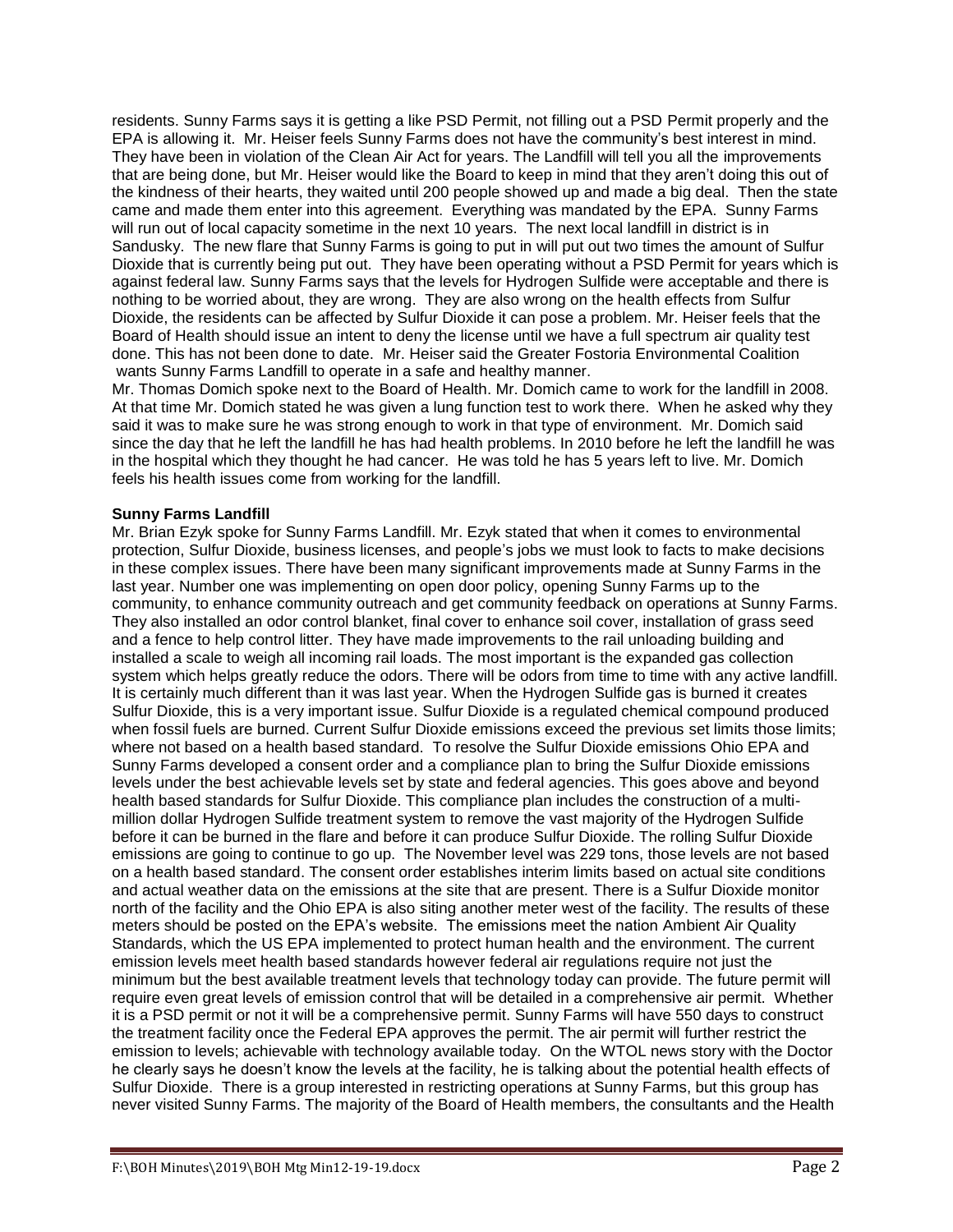District's Attorney have visited the landfill. The Seneca County General Health District routinely inspects the facility. The inspection results say that Sunny Farms is operating within the requirements. The Ohio EPA also does routine inspections of the site. On Monday the Ohio EPA released a notice of substantial compliance to the Seneca County Health Department for Sunny Farms. Sunny Farms will continue to make improvements, operate in compliance and be a good neighbor. Sunny Farms intends to become more involved in the community. Sunny Farms provides jobs for 60 employees and millions of dollars in economic stimulus. Sunny Farms request that the Board of Health approve the operating license without condition.

Mr. Young now turned the floor over to the Board of Health Attorney Mr. Joe Durham, Eastman & Smith, Ltd. Mr. Durham stated what he said back in July of last year, that the Ohio EPA was recommending the approval of the 2019 license at that time and the actions at the local level resulted in the state of Ohio bringing an enforcement action, resulting in a consent order regulating solid waste, air pollution and water pollution and the creation of the Fostoria Community Trust. At a special meeting in August upon recommendation the Board of Health approved the license and at that time Mr. Durham recommended that the board hire a consultant to help monitor the Landfill and that the staff go through the consent order and look at the timelines and requirements the landfill needs to meet. The Board retained Gershman, Brickner & Bratton, Inc. a solid waste management consultant services. Mr. Durham stated that since the end of October the Health Commissioner has been forwarding Mr. Durham citizens questions, license conditions purposed by the citizens and even request for him to attend a meeting so he can answer their questions. Many of the things the citizen are seeking would require a change in Federal or Ohio Law, or are addressed in the consent order or are simply not a reasonable or lawful basis to deny a landfill license in the state of Ohio. Mr. Durham then addressed some of the questions sent to him from the citizens for the board members information. Mr. Durham stated that the SO2 is addressed in the consent order. Also that numerous complains do not result in a violation of the consent order. They are still in violation of the H2S Levels the Mr. Durham asked that the board address the H2S level as a condition. There have been 3 readings in the last 30 days that are above the 15 ppb, under the consent order that requires a response from the Landfill. If they don't respond accordingly the Board of Health can issue a NOV another request wanted to know if the tonnage can be cut in half due to the Landfill not being able to keep up. Mr. Durham said that there is not enough basis to cut the tonnage without the science. Mrs. Schweitzer has requested an air quality analysis. The Board of Health is trying to respond to the citizens but the Health Department only has to respond to public record request. Board of Health's role is to understand the facts and make lawful and reasonable discussions. Last year at this time there was numerous odor complaints, the landfill wasn't denying that fact and something had to be done. The Board of Health actions in 2019 led the EPA to file an enforcement action that resulted in the consent order. Because of that consent order the landfill has implemented substantial odor control since this time last year. Sunny Farms did apply for a license in September of this year for 2020. Both the Ohio EPA and the Board of Health has inspected the facility since the license application and have concluded there were no violations. There have been 188 odor complaints from August to November. The Ohio EPA this week has indicated that the facility is in substantial compliance. The Landfill has a duty under the consent order to investigate all complaints. The Board of Health now has a consultant on board, the consultant has recommended to add additional odor monitoring be a condition to the license. Additionally Mr. Durham is proposing as a condition to the license that the landfill has to comply with the consent order. In addition we are requiring the landfill to provide the Board of Health all information they submit to the Ohio EPA that have in relation to the air pollution injunction. Another term is that the consultants, Health Department Staff and Representative from the Landfill meet on a monthly biases to review not only the consent order, compliance, the odor complaints and any elevated readings. There are additional monitor requirements that Mr. Durham is proposing, they are two additional H2S monitors on the south side of the landfill. Mr. Durham then read a prepared resolution to approve the renewal of the solid waste facility operation license with conditions to the Sunny Farms Landfill. See Exhibit 1 attached to the minutes. Health Commissioner Beth Schweitzer read the additional odor requirements to the Board and the Public. See Exhibit 2 attached to the minutes.

Mr. Young then asked the board members if they had any questions or comments. Mrs. Ann Sacksteder stated that the Board of Health is about the health of the people in the district and thanked the community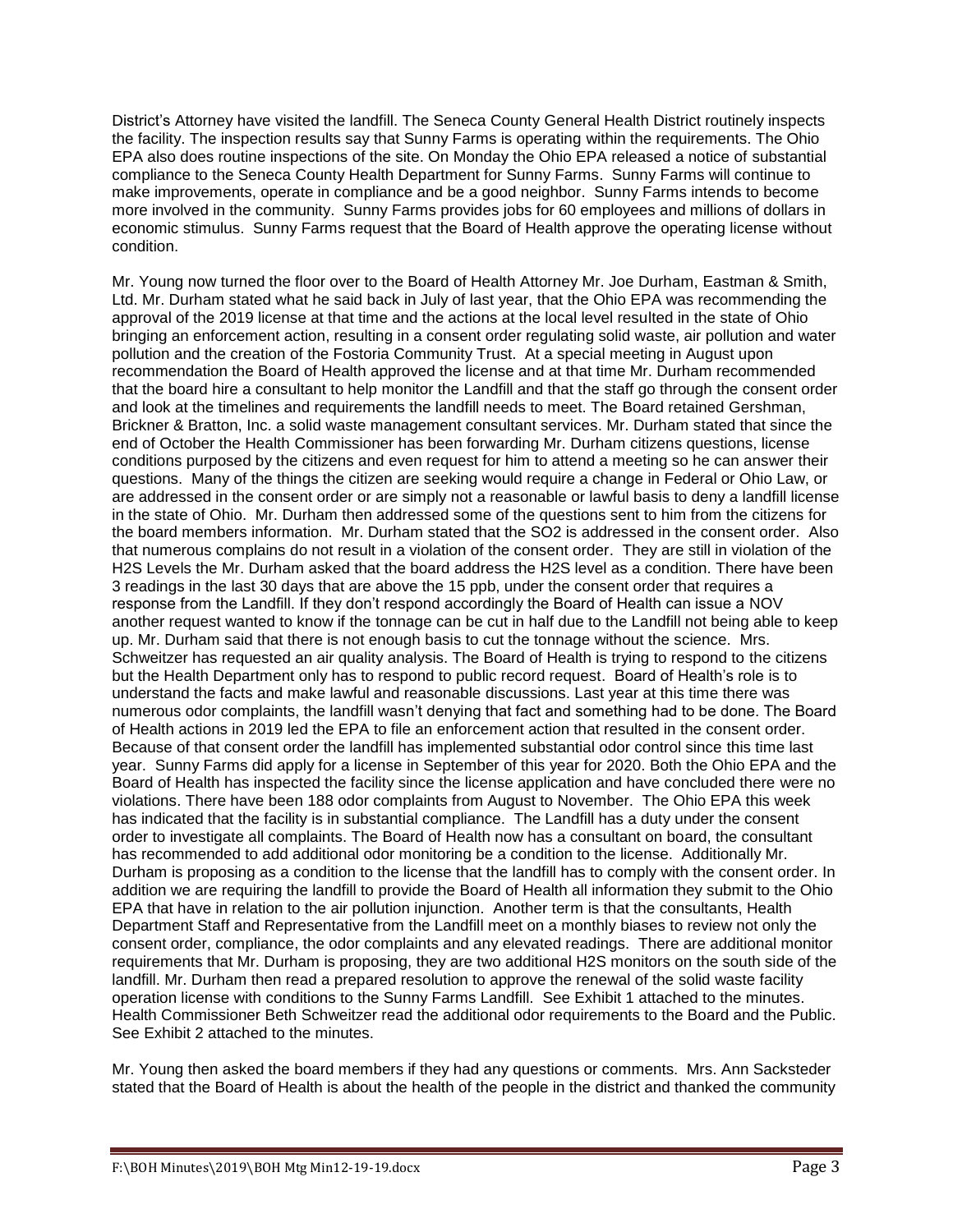members for all the hours of hard work they have done. She also reminded everyone that the Board of Health is also bound by the law as they go forward with their decision tonight.

Mr. Lyons asked if there is the ability to put the reports the Health Department receives on the website. Mr. Durham said they are public record and can be posted on the Health Department's website.

Mr. Steyer was concerned if the data being received was pure data and goes straight to the Seneca County General Health District with no chance of being changed. Mr. Durham explained to Mr. Steyer how the information will be uploaded. Mr. Steyer also concerned that in the additional conditions Mrs. Schweitzer read that it states the monthly report would be given on the  $20<sup>th</sup>$  business day, are there any months there would not be 20 business days. Mr. Durham said it could be changed to the 20<sup>th</sup> day of the month.

Mrs. Boroff commented that everyone needs to keep the data and compare the data every month to see what is occurring at the Landfill.

Mr. Steyer wants the public to know the board does care and would like to be able to do more. He also wants to reassure the public that the board will continue to do as much as they can.

Mr. Young commented that the Health Department is here to support the district. He feels this has come a long way but we can go further. The Board of Health main concern is the public's health and he hopes that Sunny Farms feels the same way. The Health Department will make sure that if there are guidelines put on Sunny Farms that they meet those guidelines so everyone can move forward. The conditions that Mr. Durham spoke of earlier can be included as part of the approval

A member of the community asked what the consequences are if the landfill is not in compliance. Mr. Durham if they are not in compliance the Board of Health or the Ohio EPA can to issue a notice of violation. The Board of Health can revoke the license or it can come before the board again next year and there will be a record of those violations. There has to be a record with factual data for the board to take action. Mrs. Schweitzer would like Mr. Durham to address the question why the Board of Health cannot issue an order to shut the Landfill down if they don't comply. Mr. Durham stated that they have a property right in their license and they are entitled to constitutional protection. They would have the right to a notice with the opportunity to correct. There are currently no notices of any violations for them to correct and the EPA has said they are in substantial compliance. Mr. Durham is advising the Board of Health that under these conditions the reasonable and lawful thing to do is issue the license and add the conditions to the license

Mr. Young requested a motion to approve the Resolution, including the attached additional odor monitoring requirements with the Amendment to the Sunny Farms Landfill License. Mr. Lyons made a motion to approve the Resolution, including the attached additional odor monitoring requirements with the Amendment to the Sunny Farms Landfill License for 2020. Mrs. Sacksteder seconded the motion. The motion carried upon roll call vote. Mrs. Boroff – Yes. Mr. Lyons – Yes. Mrs. Sacksteder – Yes. Mr. Steyer – Yes. Mr. Watson – Yes. Mr. Young – Yes.

Mr. Young would like to keep meeting and working with the Greater Fostoria Environmental Coalition.

### **Public Health In-service** - none

#### **Approval of Minutes**

Mr. Young requested a motion to approve the minutes from the November 21, 2019 meeting. Mrs. Sacksteder made a motion to approve the minutes from the November 21, 2019 Board of Health Meeting. Mr. Lyons seconded the motion. The motion carried unanimously.

### **Sub Committee Report** - none

#### **Financial Report**

The Monthly Financial Report for November 2019 shows revenue for the month of \$430,035.57 and revenue year to date of \$4,452,547.02. Expenses for the month were \$392,131.33 and year to date expenses totaled \$3,871,973.30.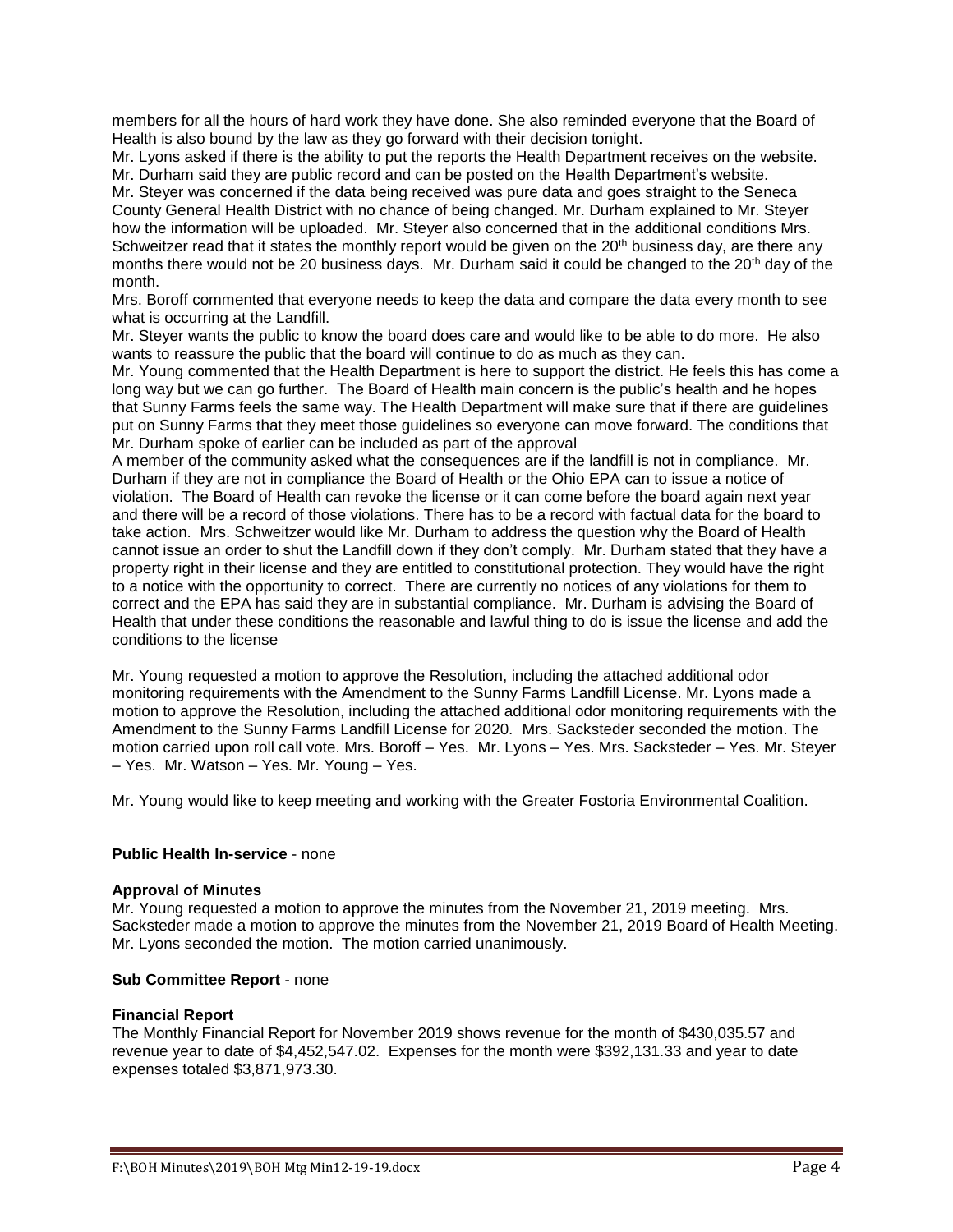Mr. Young requested approval of the Monthly Financial Report for November 2019. Mr. Steyer made a motion to approve the Monthly Financial Report for November 2019. Mr. Lyons seconded the motion. The motion carried upon roll call vote. Mrs. Boroff – Yes. Mr. Lyons – Yes. Mrs. Sacksteder – Yes. Mr. Steyer – Yes. Mr. Watson – Yes. Mr. Young – Yes.

## **Expenditures**

Mr. Young requested approval of the previous month's expenditures. Mrs. Sacksteder made a motion to approve the expenditures as presented. Mrs. Boroff seconded the motion. The motion carried upon roll call vote. Mrs. Boroff – Yes. Mr. Lyons – Yes. Mrs. Sacksteder – Yes. Mr. Steyer – Yes. Mr. Watson – Yes. Mr. Young – Yes.

Mr. Steyer asked about the status of the Fostoria Building Lease. Mrs. Beth Schweitzer stated that even though the building changed owners the rent will be the same for this year and have agreed to a 5 year lease.

## **Out of County Meetings/Travel**

Mr. Young requested a motion to approve Out of County Meetings and Travel requests provided in board packets. Mr. Watson made a motion to approve the Out of County Meetings and Travel. Mrs. Sacksteder seconded the motion. The motion carried upon roll call vote. Mrs. Boroff – Yes. Mr. Lyons – Yes. Mrs. Sacksteder – Yes. Mr. Steyer – Yes. Mr. Watson – Yes. Mr. Young – Yes.

### **Advances/Repayments/Transfers**

Mr. Young requested a motion to approve Advances, Repayments, and Transfer List provided in board packets. Mrs. Sacksteder made a motion to approve the Advances, Transfer List and Appropriations Transfer. Mrs. Boroff seconded the motion. The motion carried upon roll call vote. Mrs. Boroff – Yes. Mr. Lyons – Yes. Mrs. Sacksteder – Yes. Mr. Steyer – Yes. Mr. Watson – Yes. Mr. Young – Yes.

### **Supplements**

Mr. Young requested a motion to approve supplement:

a. Fund 7164 Home Sewage Treatment Systems \$ 17,985.00

Mr. Watson made a motion to approve Supplement. Mrs. Sacksteder seconded the motion. The motion carried upon roll call vote. Mrs. Boroff – Yes. Mr. Lyons – Yes. Mrs. Sacksteder – Yes. Mr. Steyer – Yes. Mr. Watson – Yes. Mr. Young – Yes.

### **Contracts**

Mr. Young requested a motion to approve contracts:

- a. A & D Excavating, L.L.C., for home sewage treatment systems, tap-in (Faber property) 12/05/2019-02/17/2020 not to exceed \$21,984.00 (payer)
- b. A & D Excavating, L.L.C., for home sewage treatment systems, installation (Weaver property) 12/05/2019-02/17/2020 not to exceed \$6,500.00 (payer)
- c. A & D Excavating, L.L.C., for home sewage treatment systems, installation (Ruhlen property) 12/05/2019-02/17/2020 not to exceed \$16,006.00 (payer)
- d. A & D Excavating, L.L.C., for home sewage treatment systems, installation (Perry property) 12/05/2019-02/17/2020 not to exceed \$14,649.00 (payer)
- e. Ohio District 5 Area Agency on Aging, Inc., for Health Assessment services, 01/01/2020- 12/31/2020 not to exceed \$4832.00 (payee)
- f. Bowling Green State University, for the Distance Internship Program in Nutrition and Dietetics, 01/01/2020-12/31/2020, no money
- g. Seneca County Commissioners, for Tiffin Building lease, 01/01/2020-12/31/2022, not to exceed \$39,287.50 per year (payer)
- h. A & D Excavating, L.L.C., for soil based and ATU/NPDES inspection services, 01/01/2020- 12/31/2020, not to exceed \$3500.00 (payer)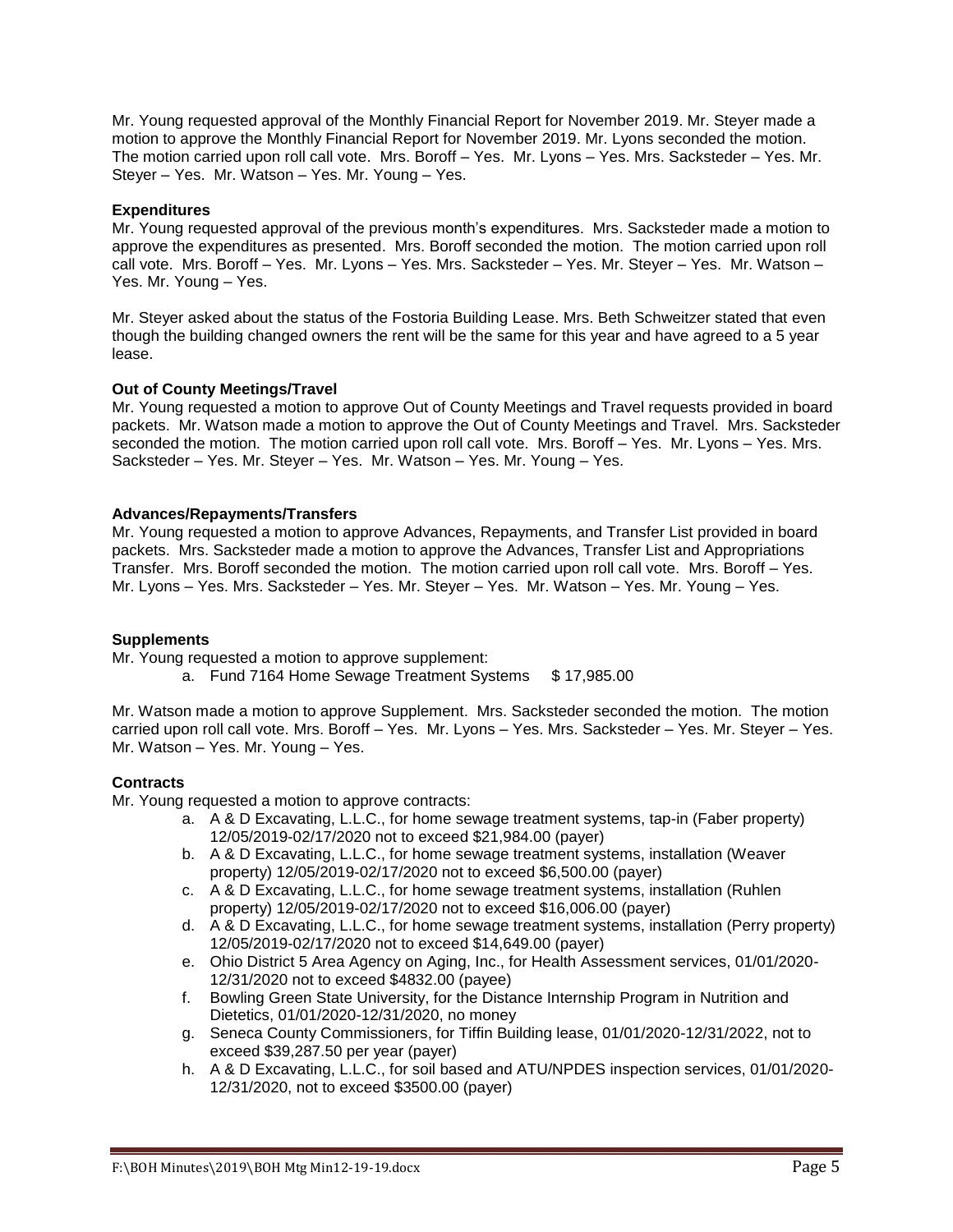i. Theis Septic Cleaning L.L.C., for septic tank pumping services, 01/01/2020-12/31/2020, not to exceed \$2,000.00 (payer)

Mr. Watson made a motion to approve the contracts. Mr. Lyons seconded the motion. The motion carried upon roll call vote Mrs. Boroff – Yes. Mr. Lyons – Yes. Mrs. Sacksteder – Yes. Mr. Steyer – Yes. Mr. Watson – Yes. Mr. Young – Yes.

# **Resolutions**

Mr. Young requested a motion to approve resolutions:

- a. 2019.11 Health Insurance Rates\*
	- b. 2019.12 Advance Payment Request\*

Mrs. Sacksteder made a motion to approve the Resolutions. Mr. Steyer seconded the motion. The motion carried upon roll call vote Mrs. Boroff – Yes. Mr. Lyons – Yes. Mrs. Sacksteder – Yes. Mr. Steyer – Yes. Mr. Watson – Yes. Mr. Young – Yes.

### **Division Reports**

### **WIC**

Mr. Young turned the floor over to the Director of the WIC Division, Trisha Kahler, RD LD. Mrs. Kahler reviewed her report included in board member's packet:

People: All staff has completed annual conflict of interest, civil rights, and computer systems security trainings.

Service: 19 women received Folic Acid education in November.

Growth: After several years of limited eligibility, the Ohio Tobacco Quit Line is now open to all Ohioans who need assistance discontinuing tobacco use. Individuals work with trained counselors over the phone and text, with special protocols and quit incentives for pregnant women and youth.

Quality: Staff is using evaluation tools provided by the National WIC Association to evaluate the clinic area appearance, as we continue to plan for updates and improvements we are able to make to ensure participants a welcome experience.

Fiscal: There was one special condition placed on the FY 20 grant application to appropriate dollars to breastfeeding category, rather than administration category. That budget revision has been submitted and approved by the grants unit.

### **Nursing**

Mr. Young turned the floor over to the Director of Nursing, Andrea Cook, BSN RN. Ms. Cook reviewed her report included in board member's packet:

# **People:**

- Tonya Harris RN has resigned and her last day of work is 12-23-2019. A Full time RN position has been posted. We are in need of two full time RN positions. My position was not filled as a Public Health Nurse, Tonya was a full time position then decreased down to 2 days a week, Patti Carlisle full time position was not filled. Some of their program responsibilities were absorbed by other PHN's.
- We have two full time nurses planning to retire May/June. The two nurses have a combined 50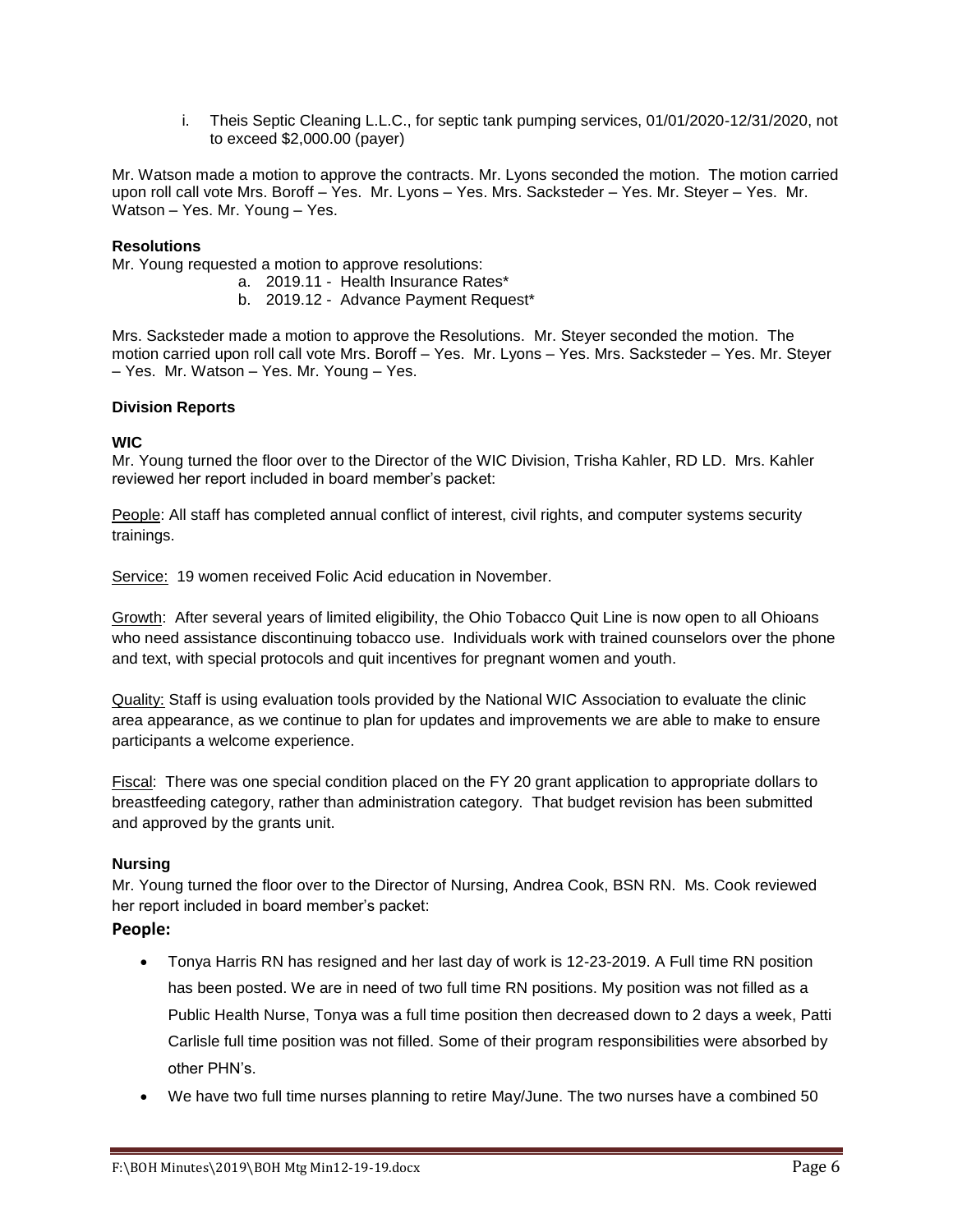years' of experience in public health. The nursing division will then have two full time RN positions vacant at that time.

# **Service:**

- We will be offering flu vaccine outreach at CROSSWAEH.
- We are continuing the monthly Hepatitis A vaccination Outreach at CROSSWAEH
- School Nurses provided 6 handwashing educational programs at Mohawk School
- Samantha Dible PHN has been offered an opportunity to be a part of a new workgroup to lead CARSA efforts. The time commitment would be an added 6-8 hours per year.

## **Growth:**

• I attended the Public Health Nursing Conference December 9-11, 2019.

# **Environmental Health**

Mr. Young turned the floor over to the Director of Environmental Health, Laura Wallrabenstein, MA RS. Mrs. Wallrabenstein reviewed her report included in board member's packet: and presented for condemnation, property located at:

- a. 118 E. Culbertson St. Fostoria, OH 44830 Owned by Joseph A. Lopez (same address – not really) House is vacant and not secure. Owner is possibly deceased? Taxes were recently paid.
- b. 106 Palmer St. Fostoria, OH 44830 Owned by Aaron D. Hoffman (same address – not really) Mobile home is vacant – a tree fell on it. Owner is staying at a motel.

Mr. Young requested a motion to approve the condemnation of the property located at 118 E. Culbertson St. Fostoria, OH 44830 Owned by Joseph A. Lopez and 106 Palmer St. Fostoria, OH 44830 Owned by Aaron D. Hoffman. Mrs. Sacksteder made a motion to approve the condemnation of 118 E. Culbertson St. Fostoria, OH 44830 and 106 Palmer St. Fostoria, OH 44830. Mr. Watson seconded the motion. Motion Carried

# c. **Third reading of 2020 food costs**

| <b>FOOD SERVICE CATEGORY</b>            | <b>CURRENT LOCAL FEE</b> | <b>PROPOSED FEE</b><br>(2020) |
|-----------------------------------------|--------------------------|-------------------------------|
| Commercial Risk 1 < 24,999 sq. ft.      | \$136.30                 | \$128.64                      |
| Commercial Risk 1I < 24,999 sq.<br>ft.  | \$153.74                 | \$145.29                      |
| Commercial Risk 1II < 24,999 sq.<br>ft. | \$295.35                 | \$280.47                      |
| Commercial Risk 1V < 24,999 sq.<br>ft.  | \$374.88                 | \$356.38                      |
|                                         |                          |                               |
| Commercial Risk I > 25,000 sq. ft.      | \$197.69                 | \$187.24                      |
| Commercial Risk II > 25,000 sq. ft.     | \$208.15                 | \$197.23                      |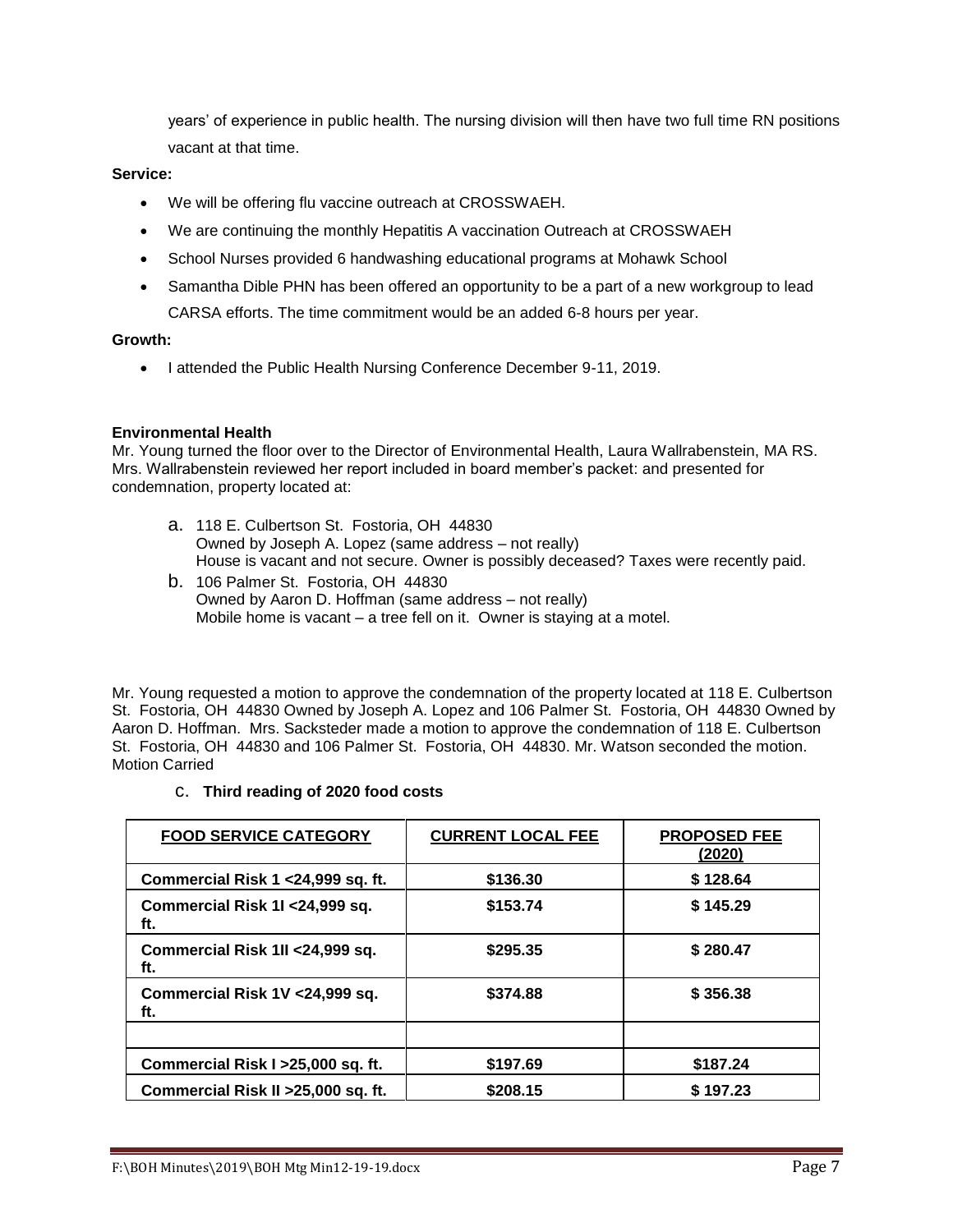| Commercial Risk III > 25,000 sq.<br>ft. | \$741.82 | \$706.64 |
|-----------------------------------------|----------|----------|
| Commercial Risk IV > 25,000 sq.<br>ft.  | \$786.46 | \$749.26 |
|                                         |          |          |
| <b>Mobile</b>                           | \$221.74 | \$238.78 |
| Vending                                 | \$11.22  | \$11.43  |
| Temporary                               | \$63.50  | \$65.00  |

**Late Fee: 25% of Local Fee.**

**Plan Review Fees: Class 1 or 2 = \$200.00**

**Class 3 or 4 = \$250.00 Level 2 Proctor = \$40.00**

# **NEW FEE: One opening inspection is included with the plan review fee. All additional inspections related to plan reviews are \$50 per inspection.**

Mr. Young requested a motion to adopt the 2020 Food Fees. Mrs. Sacksteder made the motion to adopt the 2020 Food Fees effective January 1, 2020 as presented. Mr. Steyer seconded the motion. The motion carried upon roll call vote. Mrs. Boroff – Yes. Mr. Lyons – Abstain. Mrs. Sacksteder – Yes. Mr. Steyer – Yes. Mr. Watson – Yes. Mr. Young – Yes.

## **General Update**:

**People and Growth:** Amanda passed her RS test!

**Service:** Always striving for friendly, efficient service.

**Quality:** We had a water audit the first week of May and still have not received a final report from ODH!

### **Health Commissioner**

Mr. Young turned the floor over to the Health Commissioner, Beth Schweitzer, MPH, MCHES.

### **Service:**

- Attended Community Task Force Homeless Shelter Meeting
- Consent Order Landfill Fund Committee meeting
- Family Children First Council Service Plan meeting
- Meeting with Citizens about landfill
- Phone Conference with attorney, consultant, Sunny Farms personnel and attorney

### **People:**

- Ad in newspapers for full time R.N. to replace a part time RN with full time position
- Staff Christmas party
- Working on year end evaluations.
- Two interviews done and Coral Rice will fill the fiscal clerk/administrative assistant position

### **Growth:**

Examining need for additional nursing staff beyond replacements for those retiring in the summer **Fiscal:**

Met with Stacy Wilson, County Commissioners office and rent will remain frozen at \$39,287.50